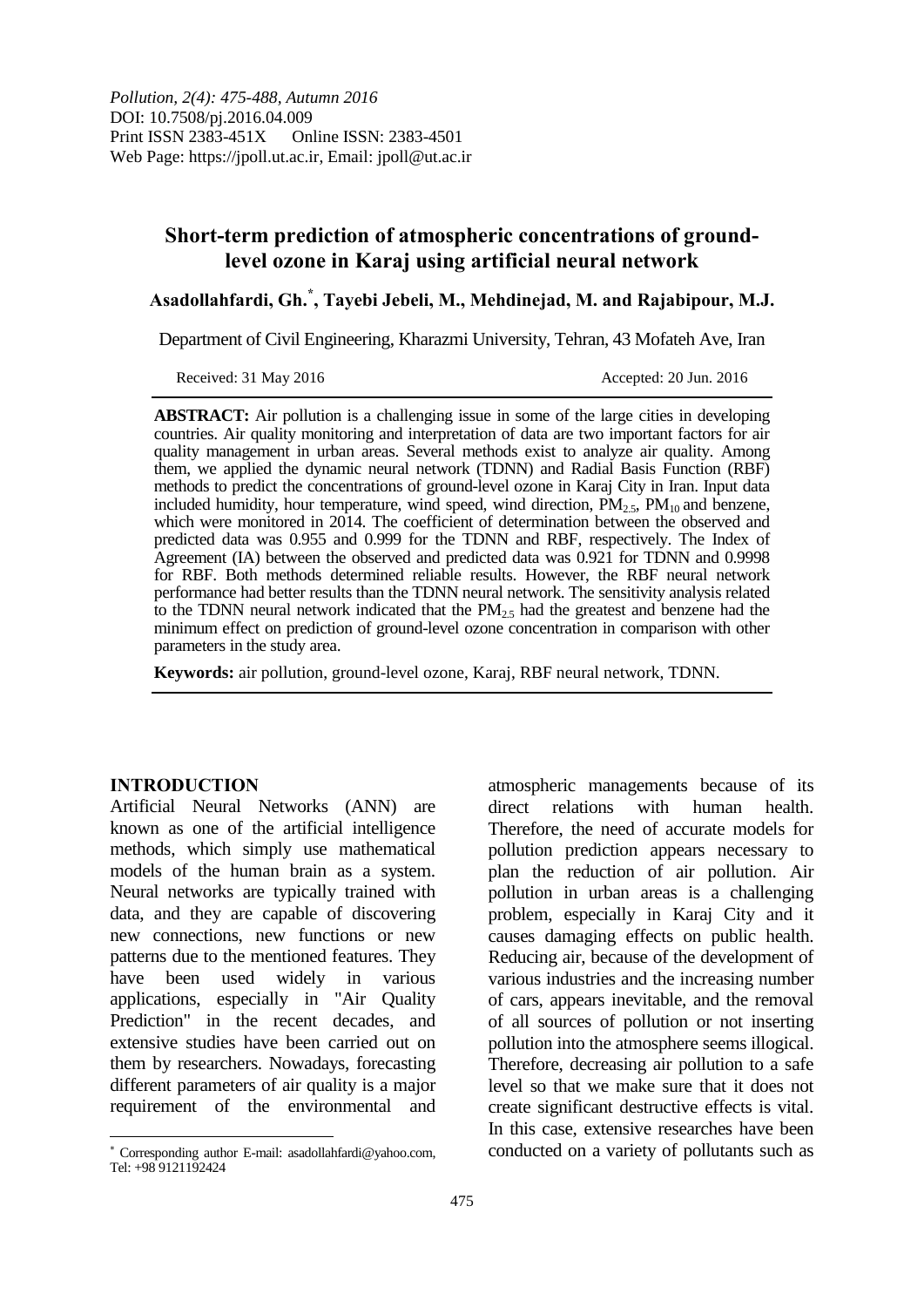prediction of carbon monoxide, nitrogen oxides, ground-level ozone, sulfur oxides, PM<sub>2.5</sub> and average temperature. Ground-level ozone is one of these pollutants which can lead to serious problems in high concentrations. Industry and worn-out vehicles are the main sources for the production of these pollutants. Chiarelli et al. (2011) explained that the increasing concentration of air pollutants of ozone and particulate matter is leading to an increase in blood pressure over time in Brazil. Gasana et al. (2012) indicated that the children exposed to pollutants of ozone and particulate matter due to motor vehicles in the United States are at risk of asthma more than adults.

Nouri et al. (2008) predicted the average daily monoxide concentrations in Tehran by using multivariate linear regression (MLR) which was based on the principal component and artificial neural network. Their input parameters were  $PM_{10}$ ,  $NO_x$ ,  $SO_2$ , THC, CH4, O3, wind speed, wind direction, temperature, air pressure, humidity and solar radiation. They concluded that a Feed-Forward Multilayer Perceptron (FFMLP) was the best selection for their study.

Noori et al. (2010) predicted daily carbon monoxide concentrations in Tehran using artificial neural network (ANN) and adaptive Neuro- fuzzy inference system (ANFIS). They concluded that the FS– ANN and FS– ANFIS models were the best models considering  $R^2$ , mean absolute error and also developed discrepancy ratio statistics. Nejadkoorki and Baroutian (2011) applied ANN to predict  $PM_{10}$  concentrations 24-h ahead in Tehran. Yeganeh et al. (2012) predicted daily air pollution in the south of Tehran using a combination of Support Vector Machine (SVM) as a predictor and Partial Least Square (PLS) as a data selection tool based on the measured values of CO concentrations. They concluded that the hybrid PLS–SVM model needed lower computational time than the SVM model as guessed. Noori et al. (2013) applied support vector machine (SVM) to predict CO daily

average concentrations. They developed the hybrid model, forward selection (FS)- SVM for CO daily average concentrations forecasting. Azid et al. (2014) applied the combination of principal component (PCA) and artificial neural networks (ANN) to determine its predictive ability for the air pollution index (API). Moazami et al. (2016) indicated that support vector regression (SVR) had less uncertainty in CO prediction than the ANN and adaptive Neuro-fuzzy inference system (ANFIS) models.

Comrie (1997) used the data of eight cities of the United States of Americato identify the ability of artificial neural network model to predict ozone concentrations and his results indicated that the artificial neural network partially presented better results in predicting the daily ozone concentrations. In general, all the studied models partially depend on each region's parameter, and the presence of these parameters affected the results of each developed model. Bonasoni et al. (2000) indicated that vertical profiles of relative humidity and  $CO$  and  $CO<sub>2</sub>$  gases could be used for the descent of the fullness of ground ozone level. Ribas et al. (2004) investigated the long-term trend of ground-level ozone in several stations with different situations of coast and mountain in urban areas in the Northwest Mediterranean, during an 8-year period and their results revealed that in the coastal stations, the trend of ground-level ozone decreased. Other researchers have applied the ANN method to predict the concentration of ground-level ozone, such as Pastor-Bárcenas et al. (2005) and Hrust et al. (2009). Lu et al. (2006) indicated that using neural network models for the prediction of daily ozone concentrations using parameters such as nitrogen oxide  $(NO<sub>X</sub>)$ , particulate matter ( $PM_{10}$ ) and sulfur dioxide ( $SO_2$ ) was more accurate than the estimation of meteorological parameters. Concerning researches in Iran, the study of Seghataleslami et al. (2006) for Mashhad city can be mentioned. In their study, they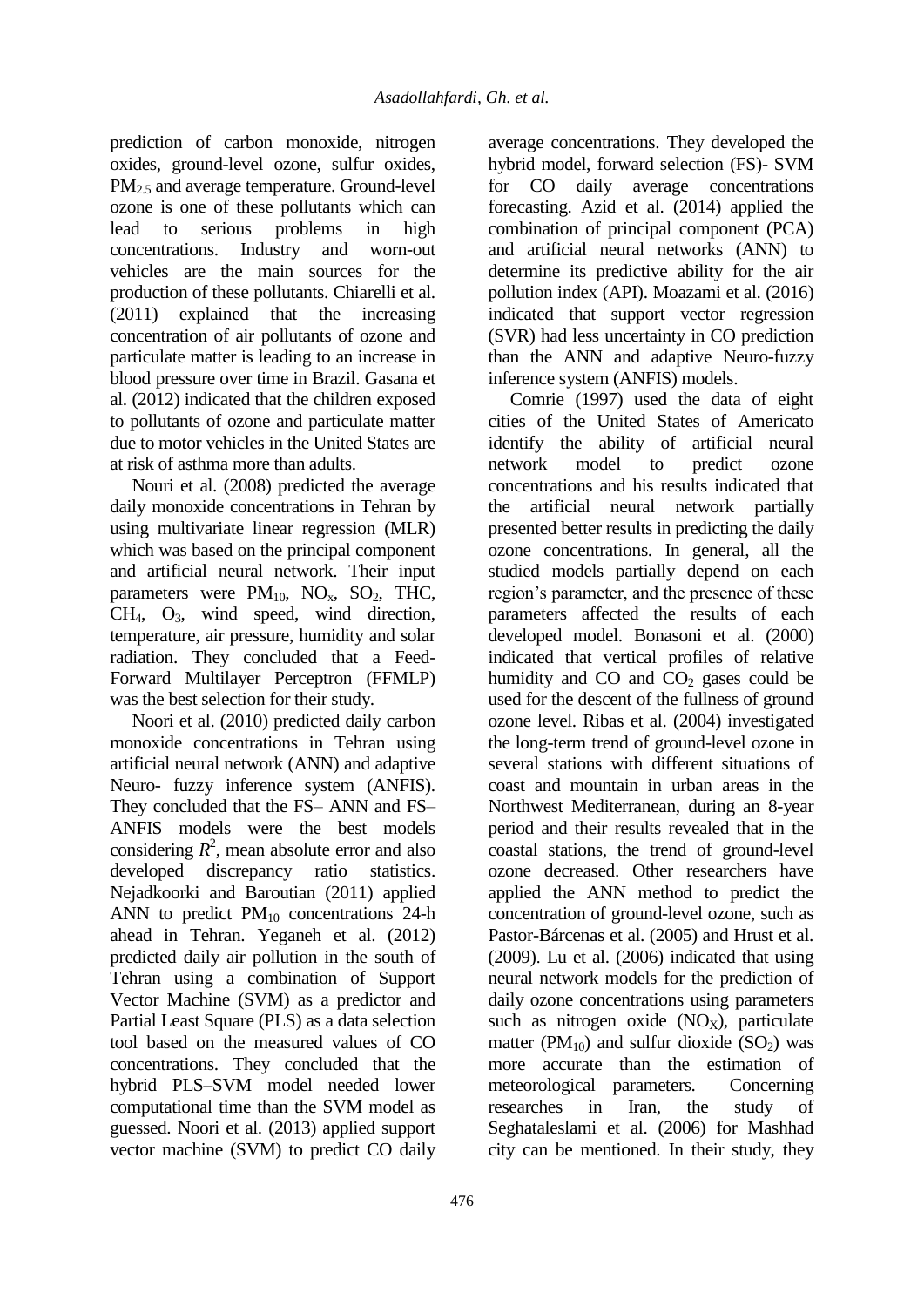applied ANN using hydrocarbon concentrations, nitrogen oxides, air temperature, wind speed, and wind direction as input to the ANN for predicting ground ozone concentrations. Their results indicated that back propagation error algorithm provided solutions with a smaller error percentage compared to the combined algorithm. Paoli et al. (2011) predicted the ground-level ozone concentrations one day in advance by using nitrogen dioxide  $(NO<sub>2</sub>)$ , nitrogen monoxide (NO), sulfur dioxide and particulate matter as input parameters to the ANN for predicting ground ozone concentrations. Reddy et al. (2010) stated that the results of backward trajectory analysis indicating an increase of ozone concentration and the relatively constant high ozone concentrations during the summer might originate from the transport of ozone rich air mass above the boundary layer especially in Northern India and East Asian regions. Sergio et al. (2011) applied principal component to air quality parameters and concluded that the first dataset including NO,  $NO<sub>x</sub>$  and scalar wind speed had a greater impact on ozone concentrations and the other data set such as temperature and global solar radiation had the most influential parameter. The ANN and support vector machine obtained similar results for ozone prediction. Lu and Wang (2014) applied Multilayer (MLP) and support vector machine (SVM) to predict ground ozone concentrations. They stated that the MLP has the "black-box" property, i.e., it barely provides a physical description for the trained model, over fitting and local minima problems, and SVM has parameters identification and class imbalance problems. Luna et al.  $(2014)$  predicted  $O<sub>3</sub>$ levels from primary pollutants and meteorological factors, using nonlinear regression methods like ANN and SVM, from primary pollutants and meteorological factors in Rio de Janeiro City. Biancofiore et al. (2015) used a multiple linear regression model and a neural network to predict ozone concentrations. They applied two scenarios,

including using meteorological parameters as input to model in the first scenario and the application of both meteorological and photochemical parameters in the second scenario. They concluded that ANN obtains better results.

## **Study area**

Karaj city is located in the west of Tehran province. The area of the city is about 170 km<sup>2</sup>. The geographic coordinates are between 35º, 46ʹ to 35º, 51ʹ North latitude and 50º, 54ʹ to 51º, 31ʹ East longitude. The elevation of Karaj is 1321 m above sea level and the highest point is in the East of Khalajabadi with an altitude of 1,400 m. The lowest point of the city is located in the south of the city at an altitude of 1275 m above sea level. The slope of the city from north to south becomes gentler (Abbaspour Sani et al., 2007). The average humidity is about 51%. The average of maximum relative humidityis 73.1%, and the highest average relative humidity occurs in January. Average of minimum relative humidity of 31.5% is in June which may also reach 17% at a time (Norooz Velashadi et al., 2012). Karaj city has a dry, semi-desert climate in summers and a cold one in winters. The average annual temperature of Karaj is 15 ̊C. The minimum temperature is -4 Celsius and the maximum temperature is 40 Celsius (Norooz Velashadi et al., 2012). The Average annual rainfall of Karaj is 252.3 mm. Rainfall in the Northern areas is more than the Southern ones. The month of March with an average of 41.9mm of rain is the rainiest month of the year. Rainfall in winter is 42% (106.2 mm) and then in the spring, 28.9% (73mm), in autumn 26.9% (9.67 mm) and in the summer,2.2% (5.5 mm) (Norooz Velashadi et al., 2012). The average daily wind speed is about 2.2 m/s The prevailing wind direction is from northwest to southeast. Figure 1 indicates the location of the study area. Upper Cambrian silt slates, stone, shale and minor dolomite formations are the oldest geological units of Karaj City.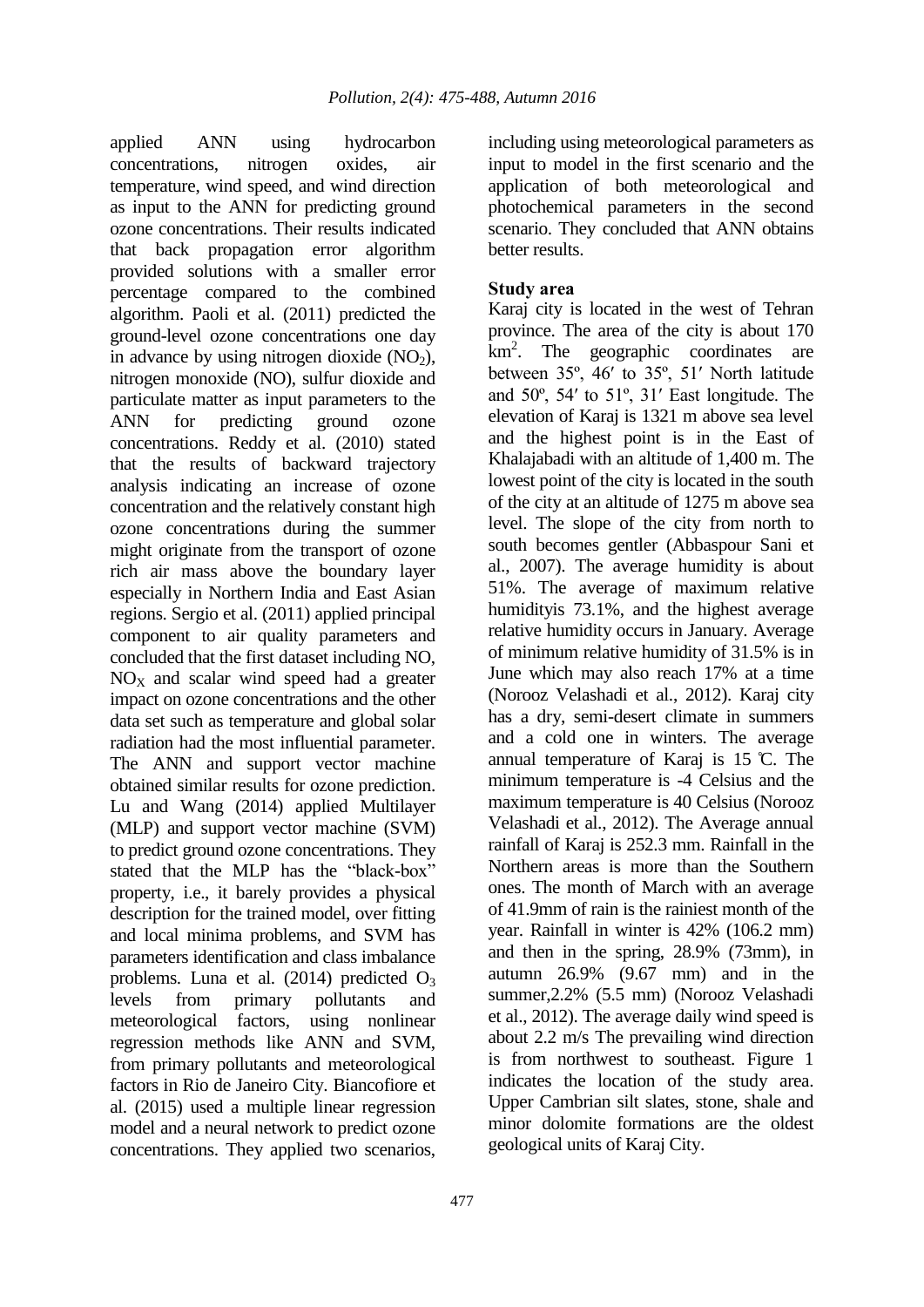*Asadollahfardi, Gh. et al.* 



**Fig. 1. Location of study area**

According to the pollutions of Karaj metropolis and also breathing problems that ground-level ozone causes, especially in the children and the elderly, predicting ground-ozone level for air quality management is vital. We applied the time delay neural network (TDNN) and Radial Basis Function (RBF) neural network to predict concentrations of ground-level ozone. Input data to the models were humidity, hourly temperature, wind speed, wind direction,  $PM_{2.5}$ ,  $PM_{10}$  and benzene of the year 2015. The objective of our study was to predict ground-level ozone concentrations in the air of Karaj city by using the TDNN and RBF, and we applied sensitivity analysis to determine which of the input parameters have a great role in predicting ground ozone layer.

We can predict ground level ozone concentrations one day in advance by applying the ANN which may be useful for air quality management. Ozone level concentrations are sensitive to  $PM_2$ , which may be beneficial for controlling ground level concentrations to decrease  $PM<sub>2.5</sub>$  in the city.

## **MATERIALS AND METHODS**

The availability or preparation of accurate and sufficient data for the training of the ANN is very important and the power of the ANN for responding to the new problem depends on accurate and sufficient data. Therefore, sufficient and precise data are necessary to train the network well until the network can predict data for the future purposes. In this study, we applied humidity, hourly temperature, wind speed, wind direction,  $PM_{2.5}$ ,  $PM_{10}$  and benzene as input to the ANN. The mentioned parameters were hourly recorded. Four hundred and seventy of the data were available, from which 450 were applied for training the network and the rest of them for comparing the simulation data with the observed data. The data were monitored by the Air Quality Control Company (AQCC) of the municipality of Karaj. The AQQC collected data during late January through late March 2014. Table 1 presents a summary statistic of air pollution in Karaj City, which was used in this study.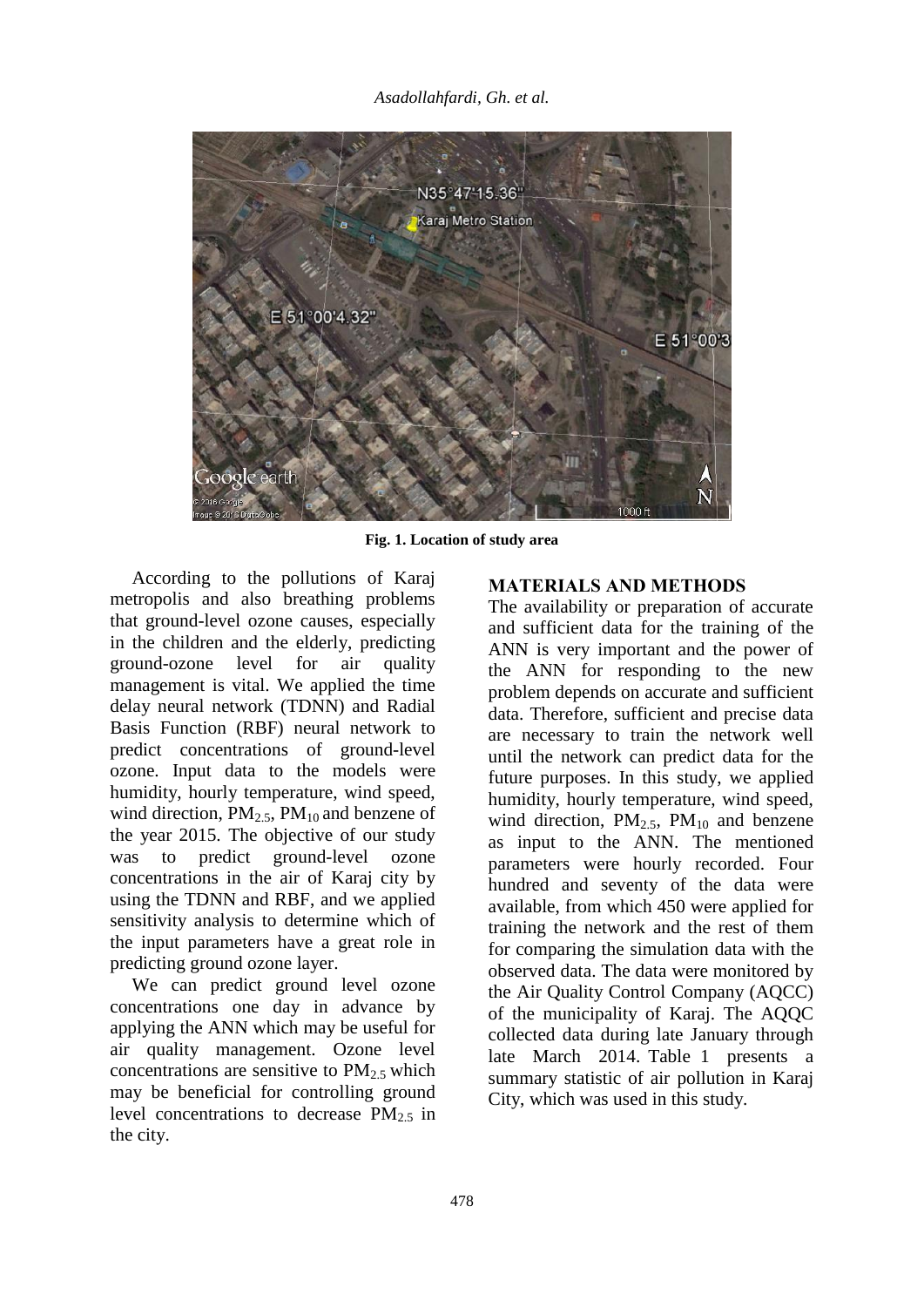| $PM_{2.5}$    | <b>Benzene</b> | $PM_{10}$             | Wind<br>direction | Wind<br>velocity | <b>Temperature</b> | <b>Moisture</b> | $\mathbf{O}_3$ | <b>Parameter</b>   |
|---------------|----------------|-----------------------|-------------------|------------------|--------------------|-----------------|----------------|--------------------|
| $(\mu g/m^3)$ | (ppb)          | $(\mu$ g/m $^{\circ}$ | (Degree)          | (m/s)            | $(\mathbf{C})$     | (%)             | (ppb)          |                    |
| 91            | 1.13           | 180                   | 360               | 13               | 23                 | 100             | 64.5           | Maximum            |
|               | 0.06           | 4                     | 0                 | $\left($         | $-7$               | 11              | 27.2           | Minimum            |
| 26.5          | 0.3            | 39.6                  | 164.8             | 3.2              | 6.93               | 48.8            | 38.4           | Average            |
| 18.02         | 0.189          | 22.33                 | 136.16            | 2.8              | 6.25               | 20.8            | 8.33           | Standard deviation |
| 470           | 470            | 470                   | 470               | 470              | 470                | 470             | 470            | Count              |

**Table 1. Summary statistics of the data used in this study**

The ANN is a data processing system, based on a model of the human neurological system that consists of three unique components, including weighting (W), bias (B) and the transfer function (f) (Fig. 2). Output is computed by the Equation (1).

$$
a = f(n) = f(WP + b)
$$
 (1)

where "p" and "n" are input and output, while "a" is net input and f is transfer function. The input layer works as an interface between the input variable data and the ANN model. Most models also contain one or two hidden layers, although more are possible. These layers implement most of the iterative calculations within the network. The output layer serves as the interface between the ANN model and the end user, transforming model information into an ANN-predicted value of the output variable. Several types of transfer functions exist. Among them, we applied the tangent sigmoid function (Fig. 3), which creates output in the range of (-1, 1) and introduces non-linearity into the network, which can capture non-linear relationships between input and output values (Pastor-Bárcenas et al., 2005).



**Fig. 2. Schematic of artificial neural network**



**Fig. 3. Transfer function tangent sigmoid**

#### **Time delay neural network (TDNN)**

The delay operators are introduced to a better understanding of networks TDNN. A delay operator receives the input signal and it has retained a time step closer and the next time step is then output as a result. A Tapped Delay Line (TDL) is created, out of N delay operator series connected. TDL output is vector with N+1 components, including entries of the current time step and N previous time steps (Fig. 4). Network TDNN is created by inclusion of TDLs indifferent layers of a network Multilayer Perceptron (MLP). This network structure is more complex than MLP network. If TDLs would only apply in the input layers, the network would be called "Input Delay Neural Network" (IDNN). The IDNN consists of two main parts: the memory that holds the previous data and the main body which predicts the future events by processing information. The body of this system is usually the static network of MLP, and some TDLs are connected to the input layer. In other words, IDNN is a TDNN whose input layer only has the memory (Fig.5).The IDNN can be modeled by Equations (2) and (3).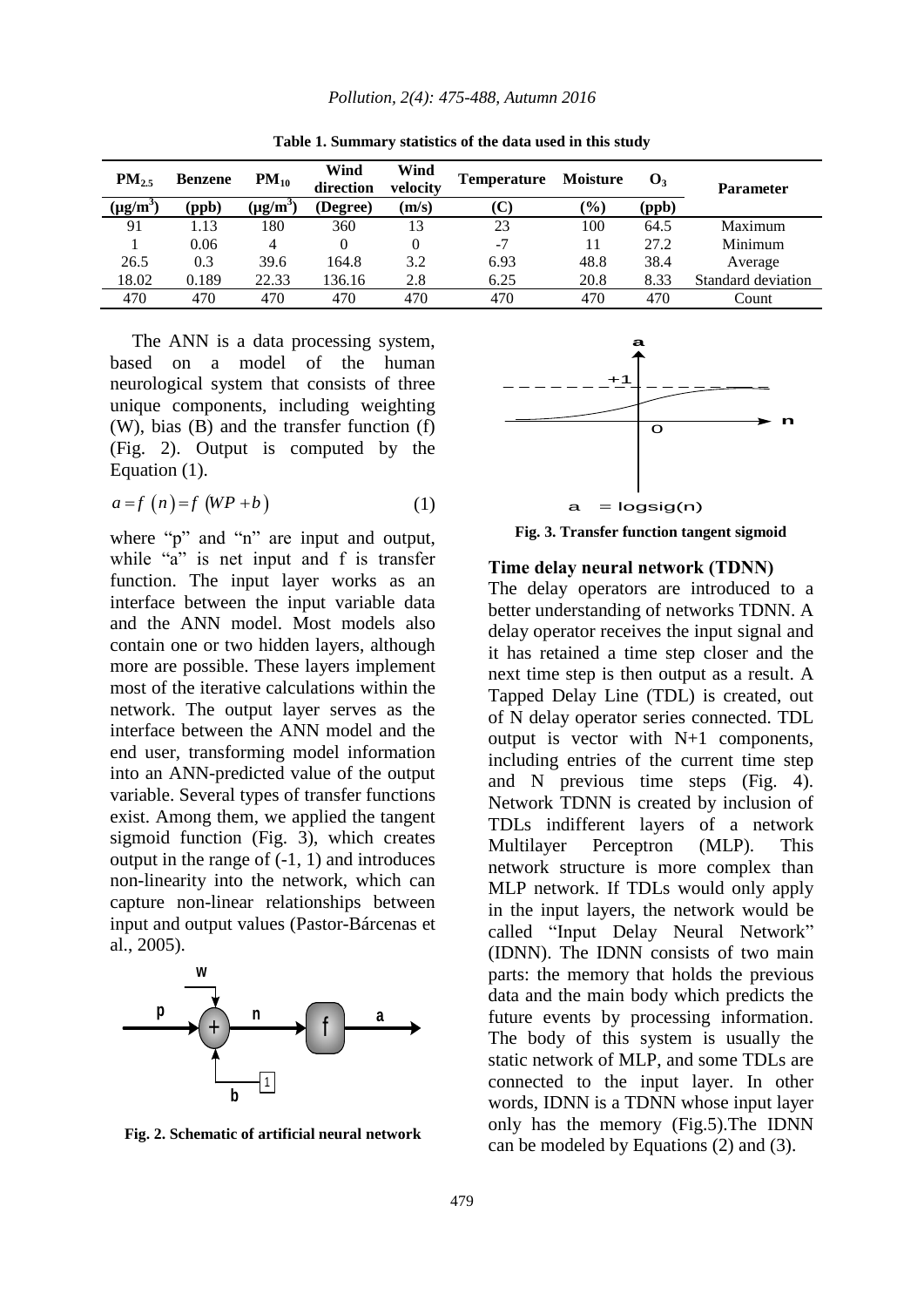$$
a_j^1(t) = F\left(\sum_{d=0}^D \sum_{i=1}^R w_{j,i,d}^1 p_{i,d+1}(t) + b_j^1\right),
$$
  
 
$$
1 \le j \le S_1
$$
 (2)

$$
a_k^2(t) = G\left(\sum_{j=1}^{S_1} w_{k,j}^2 a_j^1(t) + b_k^2\right), \ 1 \le k \le S_2 \tag{3}
$$

where R is the number of input vector components.  $S_1$  and  $S_2$  are numbers of neural in hidden and output layers, respectively. P is input vector.  $w^1$ ,  $w^2$  are weighting matrix in hidden and output layers, respectively.  $b^1$ ,  $b^2$  are bias vectors in hidden and output layers, respectively. G and F are transfer functions in hidden and output layers.  $\alpha^1$ ,  $\alpha^2$  are output vectors in hidden and output layers, respectively. D is the Degree memory of time delay (Menhaj, 1998). Therefore, this network can be modeled in two parts, the first hidden layers modeling with time delay and modeling the rest of the layers.



**Fig. 4. Tapped delay line**



**Fig. 5. The IDNN with a hidden layer**

## **Determination of network architecture**

 **Separation of nonlinear RBF network** RBF network is another method for nonlinear separation. The RBF network consists of two fully connected layers, namely, the hidden layer RBF and the output layer (Fig. 6).

Choosing a method of determination of center position is one of the most important sectors in the RBF neural network that will be described below, and this procedure will be performed.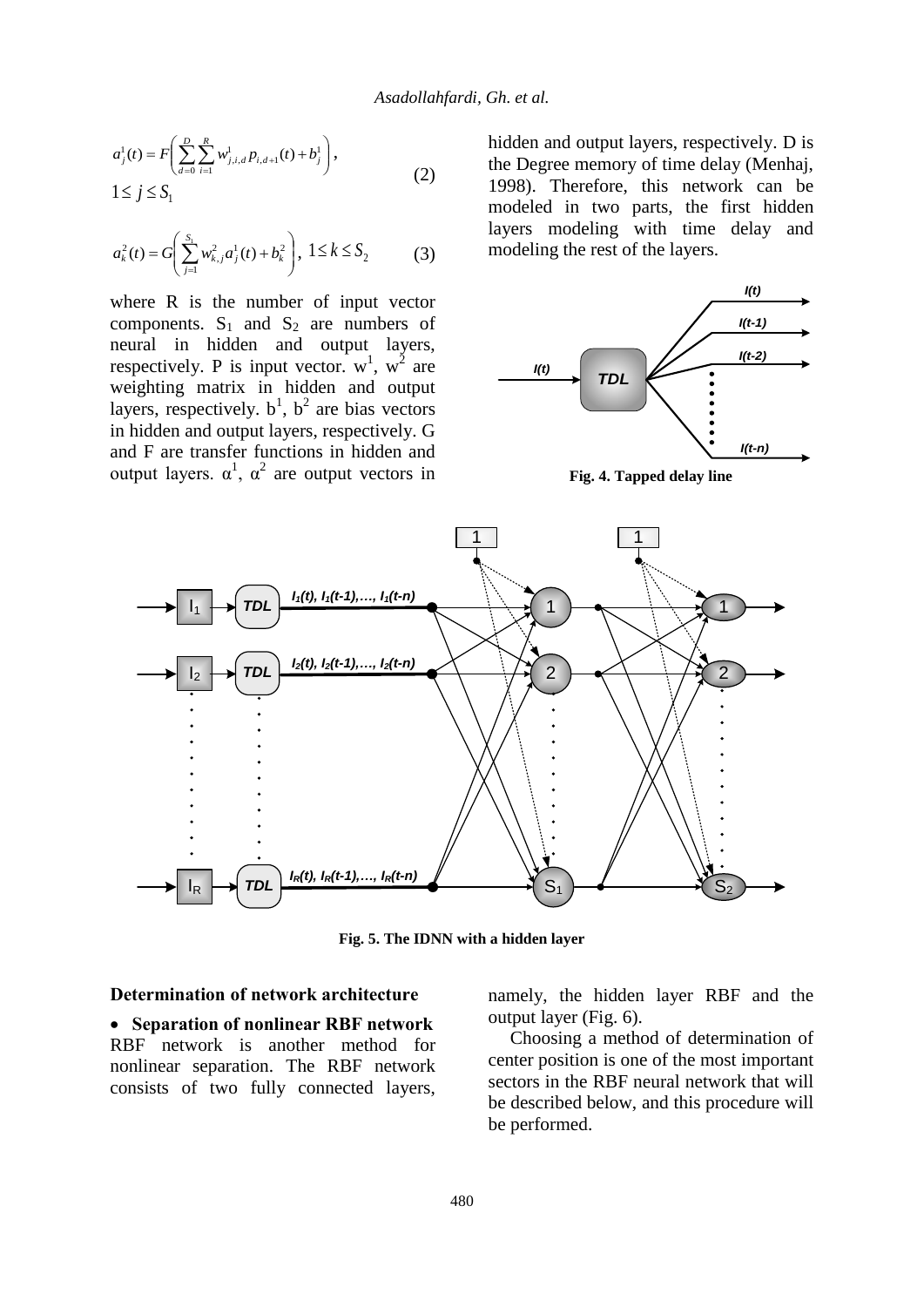

**Fig. 6. RBF network with three layers**

#### **K average algorithm**

In this procedure, K points are randomly selected in space models and then for each of the data learning series, the distance from the K center is calculated and the nearest center is selected for each item of data. Thus comes an initial classification where each data item is assigned to one of the classes of 1 to K, then for all the data, assigned to Class1, the Mean values are attributed to each characteristic. These values, the new center coordinates of class 1 this procedure is repeated for all other classes. Now there are K new centers, distance calculation process of each item of data from the center and their reclassification will be repeated until no change is observed. A total distance of the points of each is measured from the center of the group and the Procedure will not stop until reduction reaches to zero or to its minimum value (Hooti, 2006).

#### **Data preparation**

Upon considering using a tangent sigmoid of the transfer function in the hidden layer of the MLP neural network, we changed the scale of the data. All applied data, output and input were transformed to the -1 and 1 interval to prevent network saturation. After finishing the process, the predicted values were transformed back to the real data. We applied Equation (4) to change the scale of the data (Razavi, 2006).

$$
As (scaled) = \left[\frac{A_i - A}{B - A}\right] \times 2 - 1 \tag{4}
$$

where  $A_s$  and  $A_i$  are scaled and so are the observed value of the benzene, temperature, humidity and wind speed at time t, respectively. A and B are the lowest and the highest amounts of a series of the parameters. Amounts of weights and biases of the network before starting the education process will have a great impact on the final network response, and it shows the artificial neural networks high sensitivity on initial value parameters. All neural networks used in this study are designed, using the "Neural Network Toolbox" MATLAB software version R2012b.

#### **Evaluation of models**

To determine the amount of error in predicting the concentration of groundlevel ozone and performance evaluation of the models, we applied Volume Error (VE), Mean Absolute Error (MAE), a Root Mean Squared Error (RMSE) and Mean Bias Error (MBE) which are indicated in Equations (5) through (8) (Neville and Kennedy, 1964).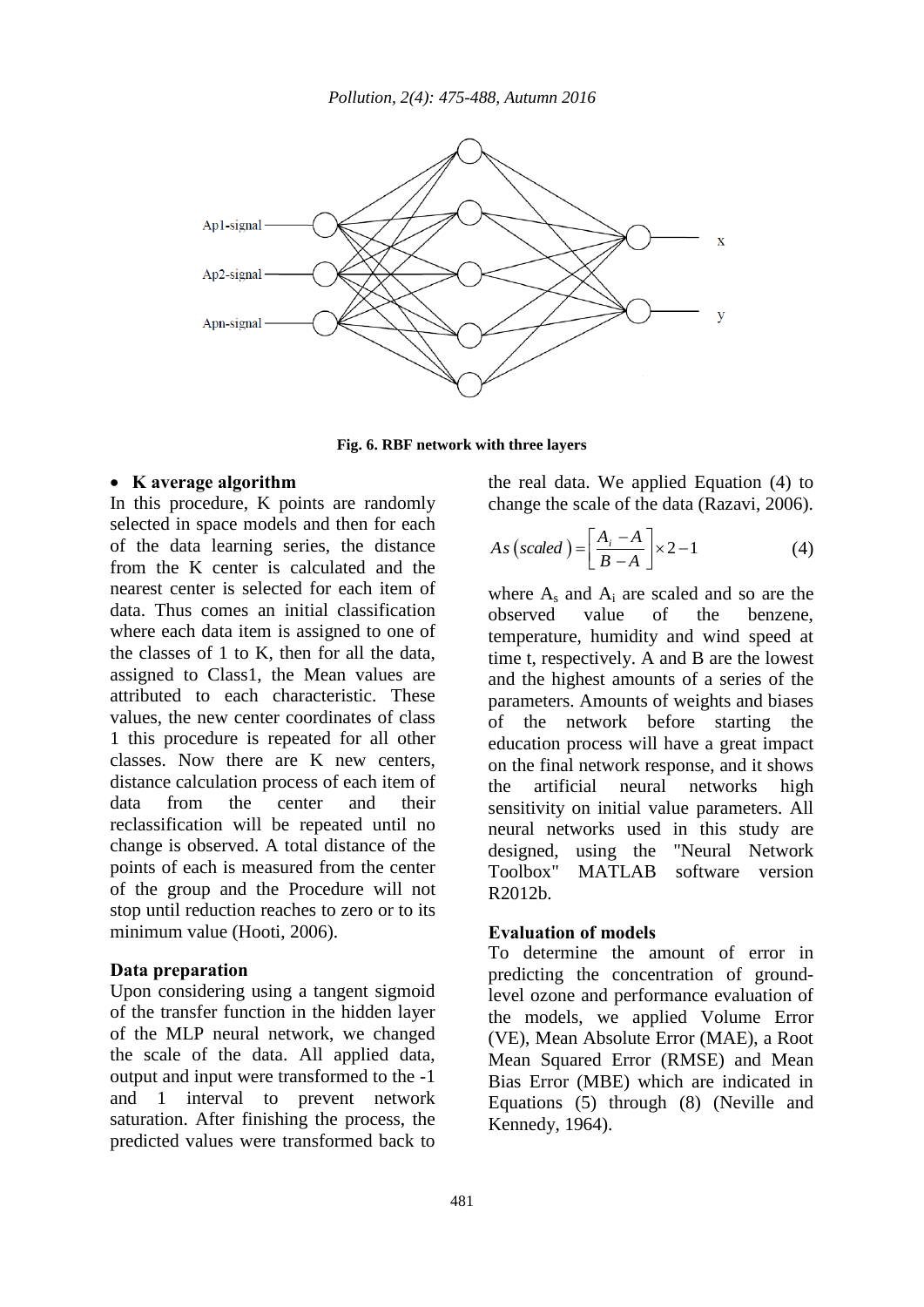VE=
$$
\frac{1}{n}\sum_{t=1}^{n} \left| \frac{O_t - F_t}{O_t} \right| \times 100
$$
 (5)

$$
MAE = \frac{1}{n} \sum_{t=1}^{n} O_t - F_t
$$
 (6)

RMSE = 
$$
\sqrt{\frac{1}{n} \sum_{t=1}^{n} (O_t - F_t)^2}
$$
 (7)

$$
MBE = \frac{1}{n} \sum_{t=1}^{n} \left| \frac{F_t - O_t}{O_t} \right| \tag{8}
$$

where  $F_t$  and  $O_t$  are the predicted and observed values of ground ozone concentrations at time t, respectively, and n is the number of data. In addition, we applied the Index of Agreement (IA) and coefficient of determination  $(R^2)$  between observation and predicted data to illustrate the validity of the model (Equatins 9 and 10; Heckman, 1979).

$$
IA = d = 1 - \frac{\sum_{t=1}^{n} (A_t - F_t)^2}{\sum_{t=1}^{n} (F_t - A)^2 + (At - A)^2}
$$
(9)

$$
R = \frac{\sum (A_{-A})^2}{\sqrt{\sum (A_{-A})^2 - \sum (F_{-F})^2}}
$$
(10)

where  $A_t$ ,  $F_t$  and  $\overline{A}$  are observed (recorded) data, predicted data and mean observed data, respectively [20]. Where, A and F are observed and predicted data, respectively.  $\overline{A}$  and  $\overline{F}$  are the average of A and F, respectively (Neville and Kennedy 1964). A high level of R and IA represents a strong correlation between the variables in the two data sets and the low levels of IA and R show poor communication or lack of communication between the two sets (Neville and Kennedy 1964).

#### **The RBF neural network**

The RBF neural network has the ability to estimate non-linear relationships. Therefore, it can be used for interpolation issues. A Gaussian RBF is the non-normalized and non-linear form of Gaussian distribution function and has some nice features for incremental learning. Gaussian neural networks are defined to learn complex mappings used to learn, identify and mirror dynamic nonlinear control systems. RBF networks are naturally derived from the interpolated and it is one of the possible solutions to the problem of real multivariate interpolation for data that is non-uniformly sampled. In general, RBF structure is very efficient for the implementation of nonparametric issues and application regression (function approximation). In an RBF network, a Gaussian function is used as a transfer function. We select neuron number of hidden layers equal to the number of input data. The objective of the training process is to reach zero error by increasing epochs. Finally, if the error would not reach zero, the training will stop when the error value, which is obtained during successive epochs, remains constant. RBF neural network with neurons' number equal to the number of input data, is once trained and the error will be found. If this amount is not the net's favorable error, the network is trained again with the number of neurons equal to the number of data, except the weight of each of the neurons, which in this step are modified, and this process is repeated to the end, until the desired response is achieved.

## **RESULTS AND DISCUSSION**

## **The results of dynamic neural network (TDNN) with a hidden layer**

Table 2 indicates some of the neuron results together with their errors in one hidden layer for TDNN network. In this network, a number of different neurons are used to obtain the best result. In this case, from1 to 40 neurons were used in the network, and the network with the number of 32 neurons had the bestresult. This network's MAE, VE, MBE and RMSE were 1.6, 6.2, 0.0604 and 1.060, respectively.

Figure 7 indicates the normal plot of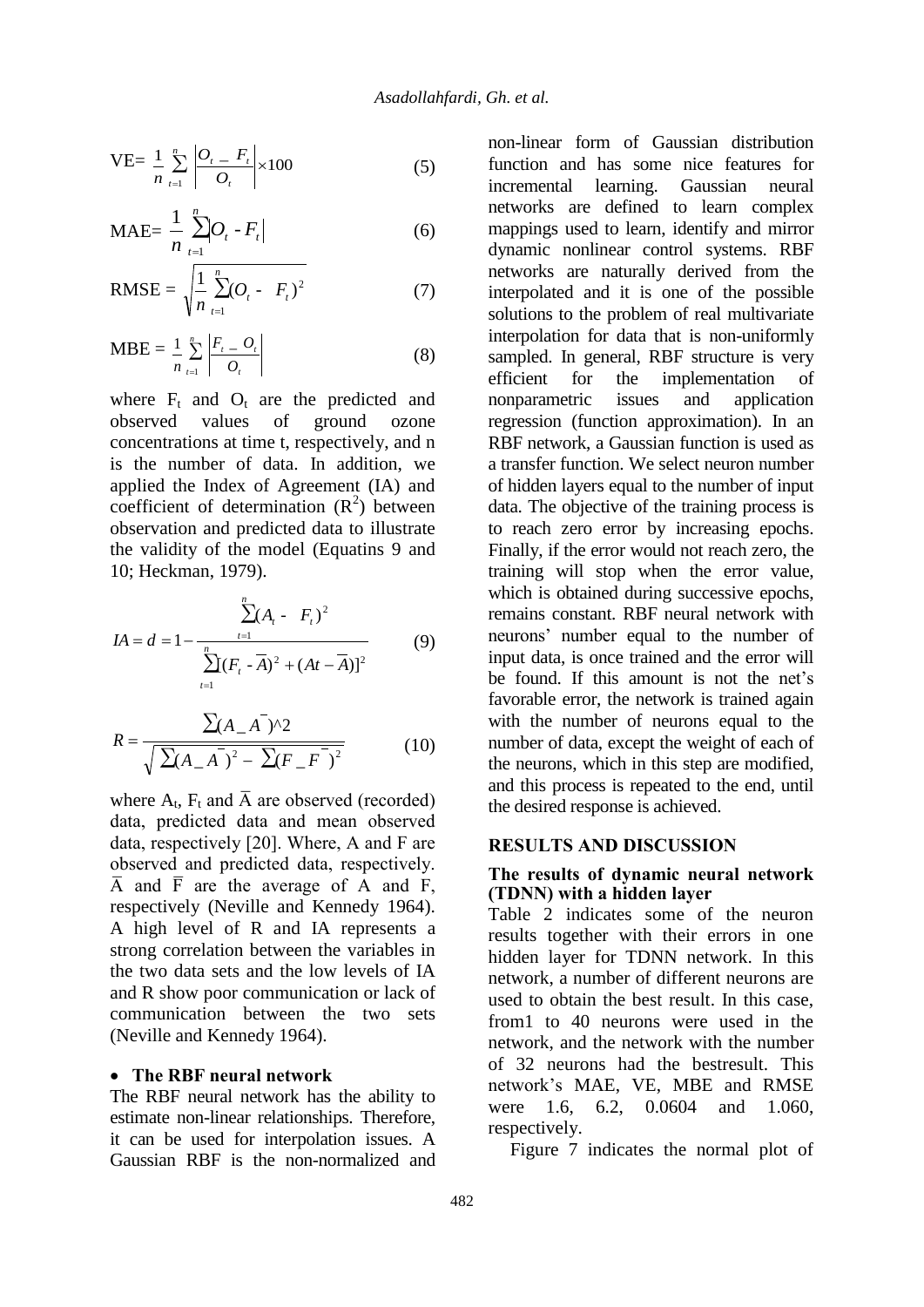selecting the proper network. The coefficient of determination between observed and predicted data was 0.955 and the Index of Agreement (IA) was 0.921, which indicates the accuracy of the TDNN model. The horizontal axis of Figure 7 is observed value and the vertical axis is predicted value.

**Table 2. The error values for the TDNN network with a hidden layer and different neurons in testing stage.**

| Neuron number | <b>VE error</b> | <b>MAE</b> error | <b>RMSE</b> error | <b>MBE</b> error |
|---------------|-----------------|------------------|-------------------|------------------|
|               | 42.18           | 12.62            | 12.71             | 0.42             |
|               | 40.02           | 10.65            | 10.72             | 0.41             |
| 8             | 44.15           | 13.56            | 13.67             | 0.45             |
| 15            | 41.51           | 12.32            | 12.44             | 0.42             |
| 18            | 38.21           | 10.02            | 10.04             | 0.41             |
| 20            | 36.03           | 9.6              | 9.63              | 0.38             |
| 22            | 24.25           | 5.12             | 5.22              | 0.251            |
| 28            | 12.56           | 3.42             | 3.44              | 0.12             |
| 32            | 6.02            | 1.6              | 1.606             | 0.0604           |
| 35            | 7.87            | 1.92             | 1.93              | 0.078            |



**Fig. 7. The normal plot between observed and predicted data in one layer of a TDNN with 32 neurons**

As depicted in Figure 8, in the training process of the TDNN network, when iteration numbers (epoch) increase, the Mean Squared Error (MSE) of the network declines. The training step stops in two situations. First, when the number of errors reaches zero. Second, when the numbers of epochs increase and the number of errors does not change. The horizontal axis of Figure 8 is the number of epochs and the vertical axis is MSE. Figure 9 also illustrates a comparison between the observed and the predicted ground-level ozone concentration data. As indicated in Figure 9, relatively good agreement exists between the two types of data.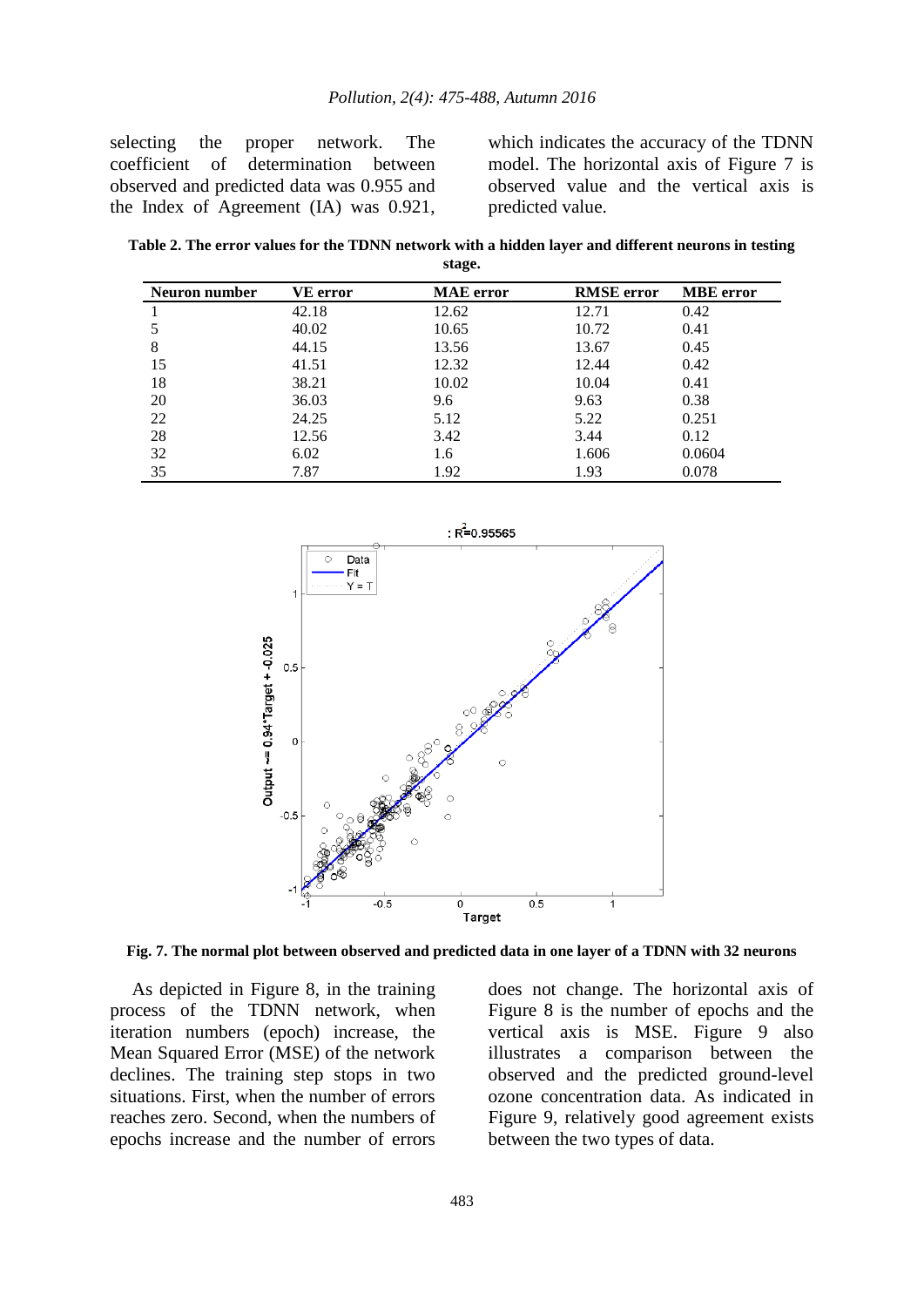*Asadollahfardi, Gh. et al.*



**Fig. 8. The performance of the TDNN network in reducing MSE errors in the training process**



**Fig. 9. A comparison between observed and predicted data of the ground-level ozone concentration using the TDNN network**

## **RBF neural network**

As indicated in Figure 10, the coefficient of determination between the observed and predicted data was 0.999. Index of agreement (IA) between the observed and predicted data for RBF neural network was 0.921 which indicates a good agreement between the predicted and observed data. Figure 11 indicates the Mean Squared Error (MSE) of the RBF neural network. As illustrated in Figure 11, the MSE decreases as epoch increases. However, after epoch 350 the rate of MSE decrease is higher than before. As indicated in Figure

12, a reasonable agreement between the observed and the simulated data exists in the training process because the coefficient of determination between the observed and predicted data was 0.999. In RBF neural network, the input neurons' number was considered equal to the number of input data and our aim was to reduce the error to zero by increasing epochs. Finally, if the error will not reach zero, the training will be stopped when the error value reaches a constant value. In addition, the VE, MBE and RMSE for RBF neural network were 0.321, 0.0033 and 0.086, respectively.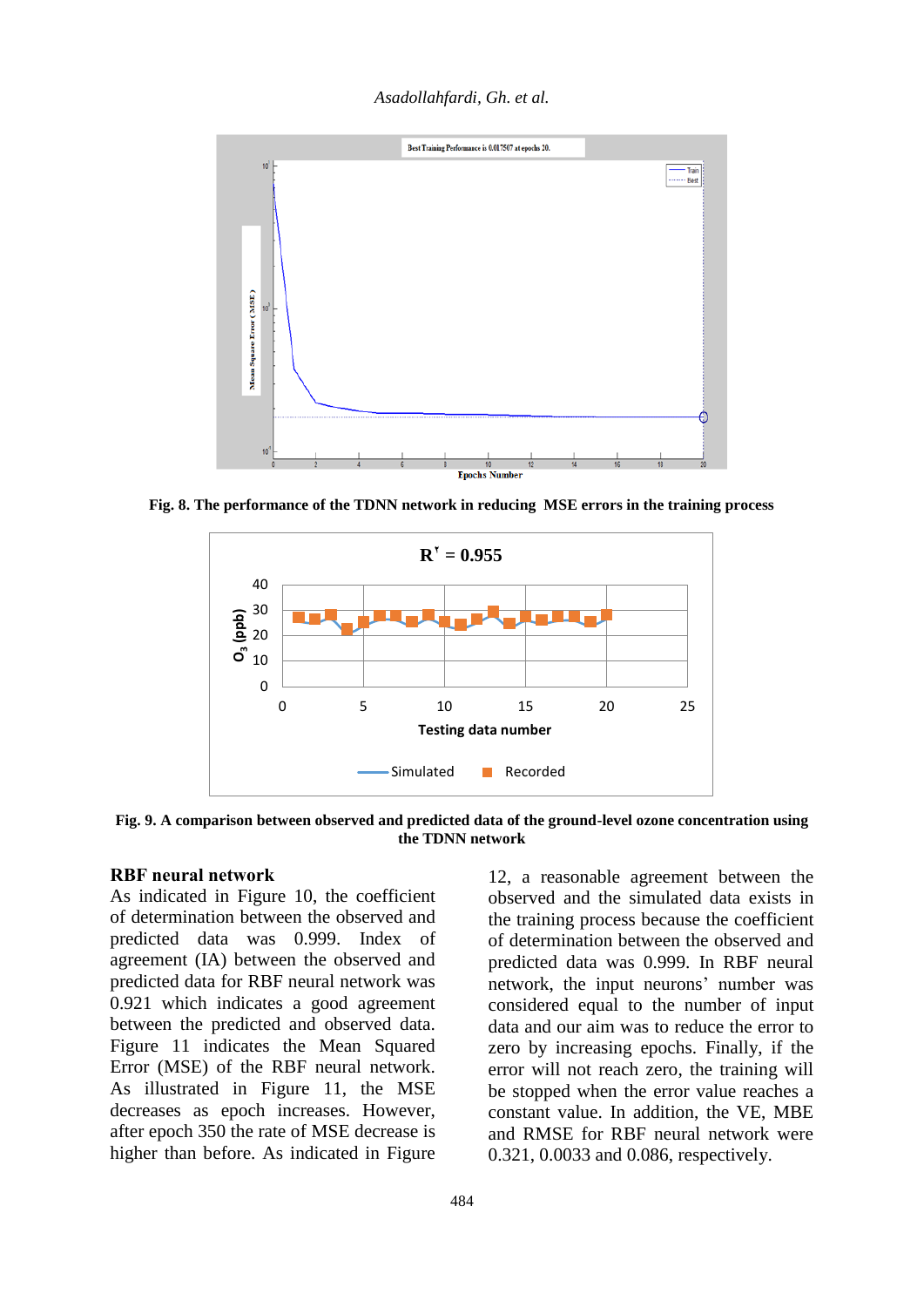

**Fig. 10. The coefficient of determination between the observed and predicted data in the RBF neural network for training data**



**Fig. 11. RBF network performance in reducing the mean squared error**



**Fig. 12. A comparison between actual results and simulation**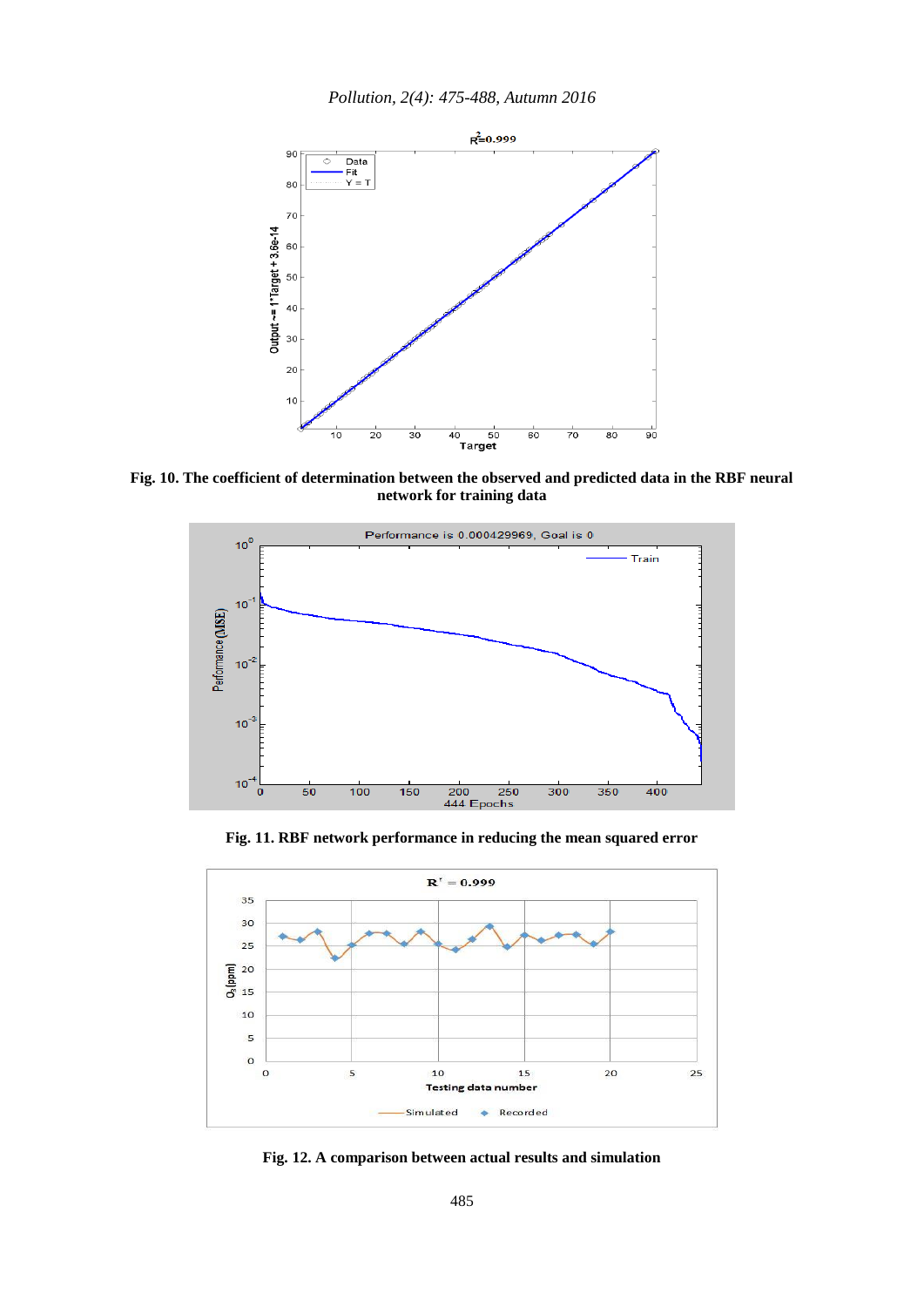#### **Sensitivity analysis**

For sensitivity analysis, we increased and decreased 20%, one of the input parameters and the rest of the parameter data remained unchanged. After that, the changed data and other parameter data were used as a new input to the neural network. Afterward, we determined the new coefficient of determination between new predictions and the observed data for ground-level ozone

concentration. We continued this procedure for the rest of the parameter data. Table 3 indicates the results of our sensitivity analysis. Figure 13 indicates the results of sensitivity analysis. According to Figure 13, the first factor affecting the prediction of surface ozone concentrations is  $PM_{2.5}$ ; the second factor is wind velocity. The last factor affecting the prediction of ozone concentration is  $PM_{10}$ .



**Fig. 13. Comparison of the sensitivity of each parameter in the output**

|  |  | Table 3. The results of the Sensitivity analysis |  |
|--|--|--------------------------------------------------|--|
|--|--|--------------------------------------------------|--|

|                   | $\mathbf{R}^2$    |               |                     |  |
|-------------------|-------------------|---------------|---------------------|--|
| <b>Parameters</b> | Not changing data | Changing data | <b>Total Errors</b> |  |
| Temperature       | 0.955             | 0.932         | 0.023               |  |
| Wind Velocity     | 0.955             | 0.928         | 0.027               |  |
| Moisture          | 0.955             | 0.943         | 0.012               |  |
| Wind direction    | 0.955             | 0.934         | 0.021               |  |
| $PM_{2.5}$        | 0.955             | 0.902         | 0.053               |  |
| $PM_{10}$         | 0.955             | 0.951         | 0.004               |  |
| Benzene           | 0.955             | 0.949         | 0.006               |  |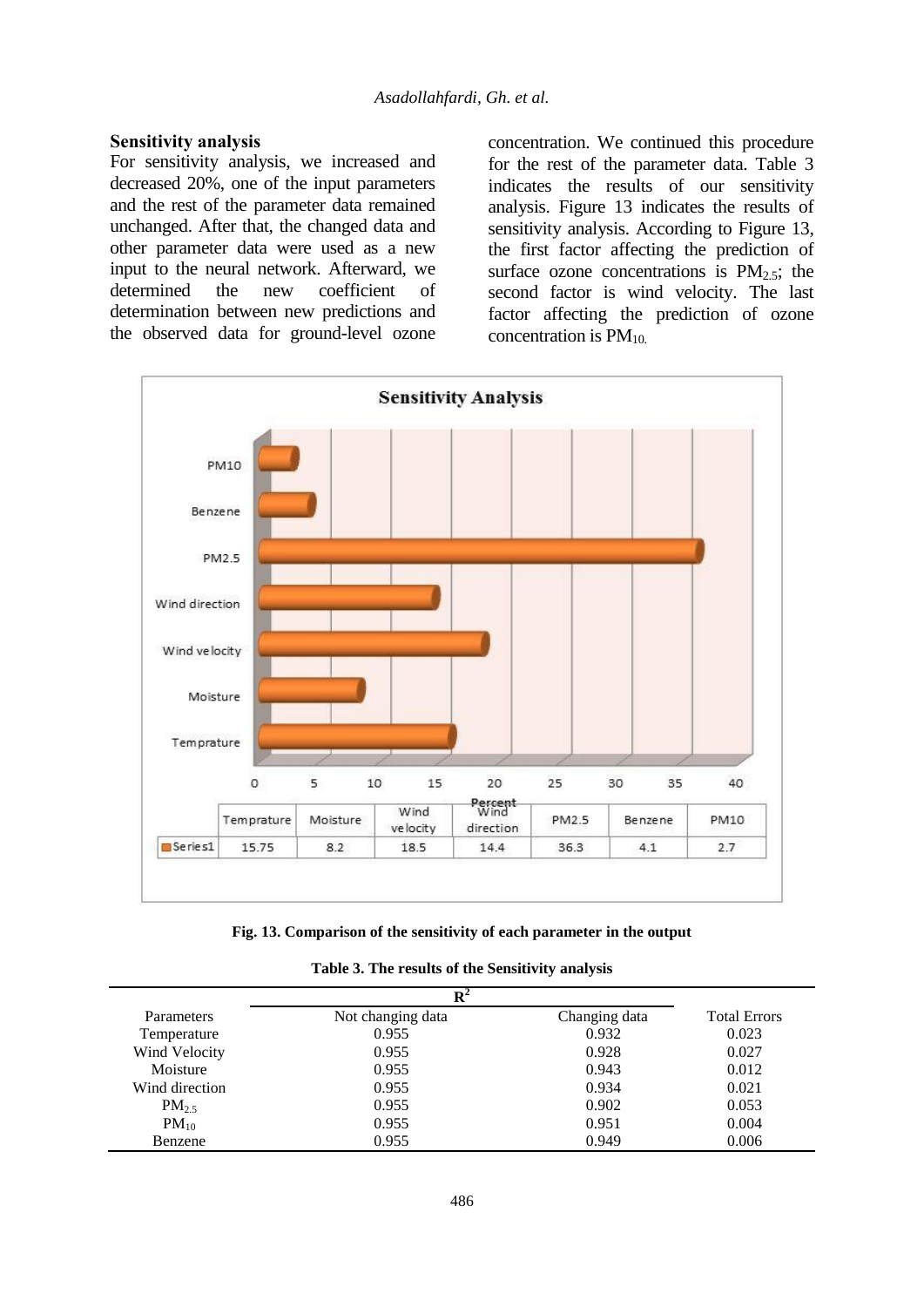### **CONCLUSIONS**

In this paper, the applications of neural networks for predicting the concentration of ground-level ozone in the city of Karaj were studied and different results were obtained from our study which are: For TDNN, a hidden layer with 32 neurons reached minimum errors whose VE, MAE, RMSE and MBE were 6.02, 1.6, 1.606 and 0.0604, respectively. The coefficient of determination  $(R^2)$  between the observed and predicted ground-level ozone concentration data for both TDNN and RBF neural networks were 0.955 and 0.999, respectively, which indicate the acceptance of the models. The index of agreement (IA) between the observed and predicted ground-level ozone concentration data for both TDNN and RBF neural networks were 0.921 and 0.9998, respectively. The results of sensitivity analysis for TDNN indicated that  $PM_2$ <sub>5</sub> and PM10 were the first and the last factors affecting the prediction of surface ozone concentrations. The results of RBF in predicting surface ozone concentrations were more reliable than the results of TDNN. The results of prediction of ground-level ozone prediction may be useful for air quality management in urban area.

#### **REFERENCES**

Abbaspour Sani, K.F., Arahmandpour, B. and Hajazi, G. (2007). Determining a base year of sun radiation using 12 year Karaj sun radiation: material and energy research center, a project research.

Azid, A., Juahir, H., Toriman, M.E., Kamarudin, M.K.A., Saudi, A.S.M. CheHasnam, C.N., Abdul Aziz, N.A., Azaman, F., Latif, M.T. et al. (2014). Prediction of the Level of Air Pollution Using Principal Component Analysis and Artificial Neural Network Techniques: a Case study in Malaysia, water ,air &soil pollut., 225(2063), 2-14.

Biancofiore, F., Verdecchia, M., Di Carlo, Tomassetti, B., Aruffo, E., Busilacchio, M., Bianco, S. Di Tommaso, S. and Colangelic, C. (2015). Analysis of surface ozone using a recurrent neural network, Sci.of total environ., 514, 379-3870.

Bonasoni, P., Evangelisti, F., Bonafe, U., Ravegnani, F., Calzolari, F., Stohl, A. and Colombo, T. (2000). Stratospheric ozone intrusion episodes recorded at Mt. Cimone during the

VOTALP project: case studies, Atmos. Environ. J., 34 (9), 1355-1365.

Chiarelli, P.S., Pereira, L.A.A., Saldiva, P.H., D.N., Filho, C.F., Garcia, M.L.B., Braga, A.L.F. and Martins, L.C. (2011). The association between air pollution and blood pressure in traffic controllers in Santo André, São Paulo, Brazil, Enviro. Res., 111(5), 650-655.

Comrie, A.C. (1997). Comparing neural networks and regression models for ozone forecasting: J. of the Air & Waste Manag. Associ., 47(6), 653-663.

Gasana, J., Dillikar, D., Mendy, A., Forno, E. and Ramos Vieira, E. (2012). Motor vehicle air pollution and asthma in children: A meta-analysis, Environ. Res., 117, 36-45.

Heckman, J.J. (1979). Sample selection bias as a specification error,Econometrica: J.of the Econom. Soci.,153-161.

Hooti, A. (2006). Assessment of liquefaction potential using artificial neural network: according to cone penetration factor and speed of shear wave, MSc thesis, Khrazmi University.

Hrust, L., Klaić, Z.B., Križan, J., Antonić, O., and Hercog, P. (2009). Neural network forecasting of air pollutant hourly concentrations using optimized temporal averages of meteorological variables and pollutant concentrations: Atmos. Environ. J., 43(35), 5588-5596.

Lu, H.C., Hsieh, J.C. and Chang, T.S. (2006). Prediction of daily maximum ozone concentrations from meteorological conditions using a two-stage neural network: Atmo. Res., 81(2), 124-139.

Luna, A.S., Paredes, M.L.L., de Olivera, G.C.G. and Correa, S.M. (2014). Prediction of ozone concentration in tropospheric levels using artificial neural networks and support vector machine at Rio de Janeiro,Brazil, Atmos. Environ. J., 98, 98-104.

Lu, W.Z. and Wang, D. (2014). learning machine: rational and application in ground-level ozone, App. soft comput., 24,135-141.

Menhaj, M. (1998). Computational Intelligence, Fundamentals ofArtificial Neural Networks. Vol. 1, Amirkabir University publisher (In Persian).

Moazami, S., Noori, R., Jabbarian Amiri, B., Yeganeh, B., Partani, S. and Safavi, S. (2016). Developed support vector machine, Atmos. pollut. Res., 73(3), 412-418.

Neville, A.M., and Kennedy, J.B. (1964). Basic statistical methods for engineers and scientists (International Textbook).

Nejadkoorki, F. and Baroutian, S. (2011).